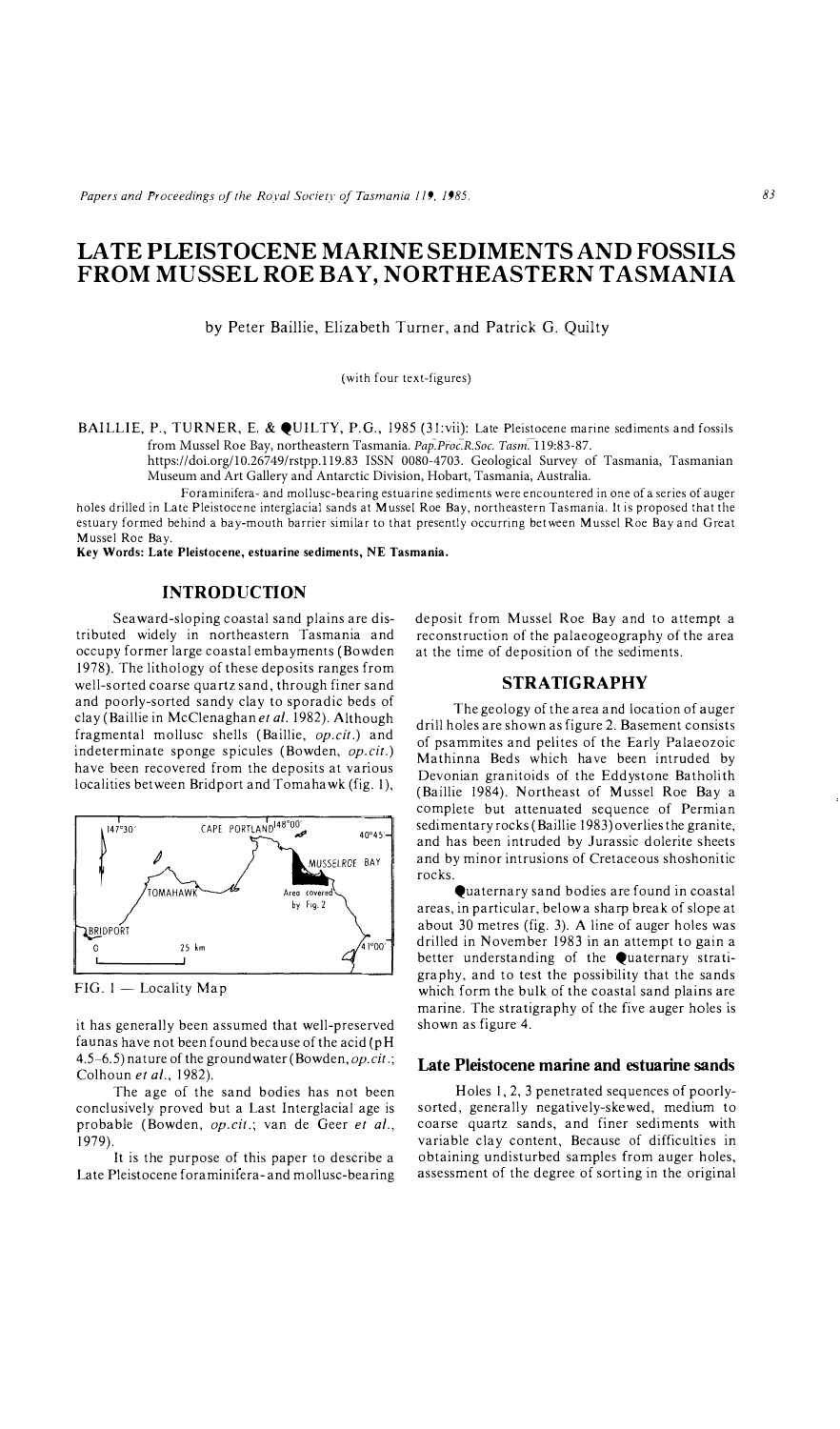

 $FIG. 2$  - Generalised geology of the Mussel Roe Bay area (after Baillie, 1984)

deposits is uncertain. The upper 4 m in Hole 4 consisted of poorly-sorted (but clean), negativelyskewed, medium-coarse quartz sands. The lower 4 m of sediment in this hole consisted of black or dark-gray, shell-bearing, poorly-sorted, medium quartz sand. In Hole 5, from 2-21 m below the collar the sequence consisted of poorly-sorted, negatively-skewed, medium-coarse quartz sand. Indeterminate shell fragments were found in a sample from 8.5 m. In all holes drilled a podsol soil-type was developed in the upper 1-2 m.

In the Stumpys Bay area, some 10 km southeast of Mussel Roe Bay, well-preserved ridges are developed on deposits similar to those drilled at Mussel Roe Bay. The ridges are composed of well-rounded coarse sand and are oriented sub-parallel with the contours of the coastal plain and the present shoreline (Baillie 1984). They are interpreted as being former beach ridges (Bowden 1978).

## **Late Pleistocene dune sand**

Hole 5 was located on a linear sand dune, and

the uppermost 2 m of sediment drilled, although strongly podsolised, consisted of very well-sorted medium-grained quartz sand of aeolian origin. The aeolian sands were clearly seen to overlie coarser, less well-sorted sands which contained shell fragments. The dune through which the hole was drilled is part of a field of longitudinal dunes which occurs in the Mussel Roe Bay area (fig. 2), and elsewhere in northeastern Tasmania (Baillie *et al.*  1980; Baillie 1984; Bowden 1978, 1983).

The dunes have an overall WNW-ESE alignment, and, although no absolute age has been determined, are considered to be Last Glacial in age (Bowden 1983; Baillie in McClenaghan *et al.*  1982). Also present in the Mussel Roe Bay area is a series of lunettes (fig. 2) which exhibit strong soil development. The lunettes are developed on sands similar to those encountered in the drill holes and provide an upper age limit for the formation of the older, coarser sands. Lunette formation in southeastern Australia is usually attributed to the later part of the Last Glacial stage between 10 000 and 26000 years b.p. (e.g. Bowler 1971, 1976).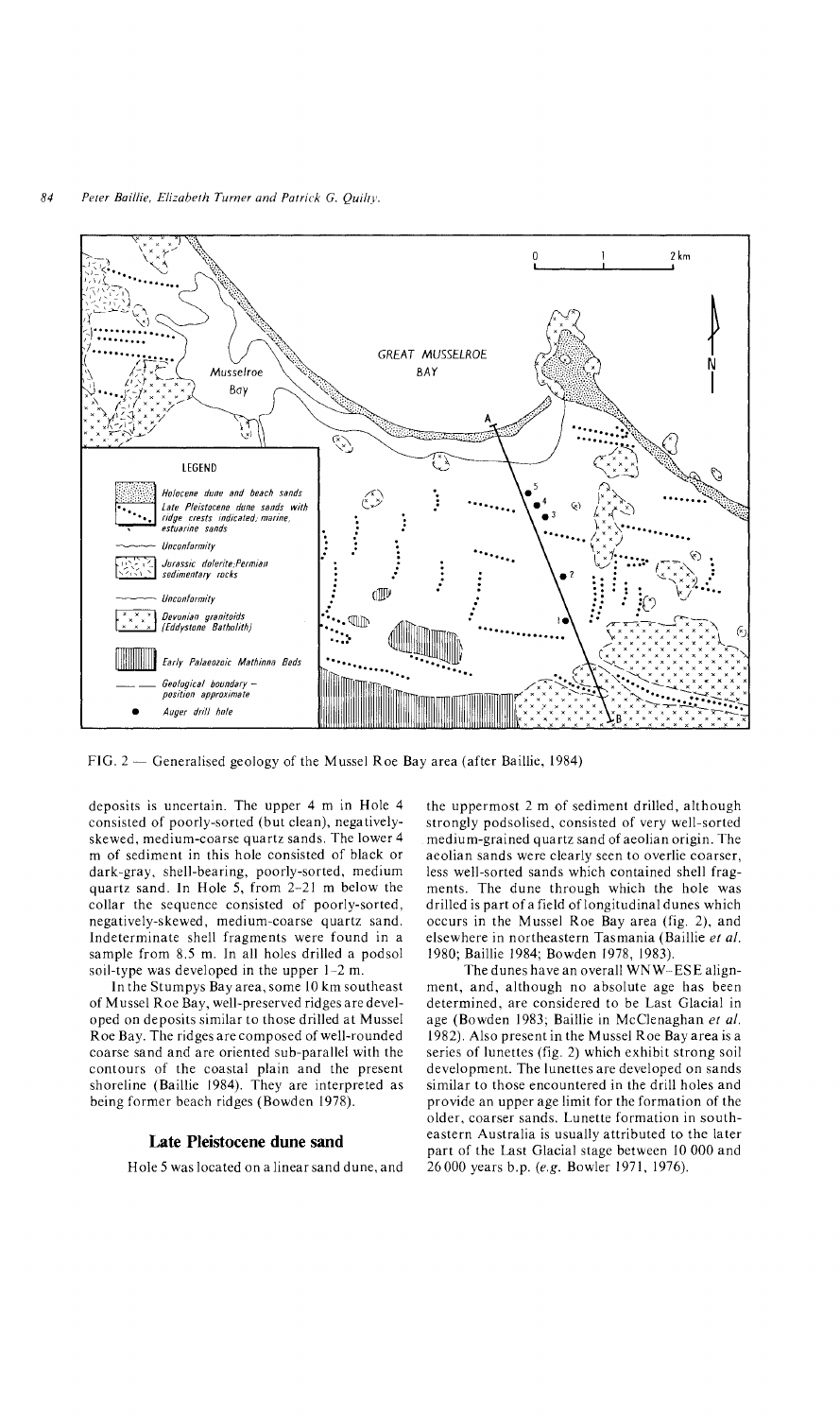

FIG. 3 - Generalised section along Line A-B of figure 2 showing overall stratigraphic relationships as determined by drilling



FIG. 4 -- Stratigraphy of auger holes drilled at Mussel Roe Bay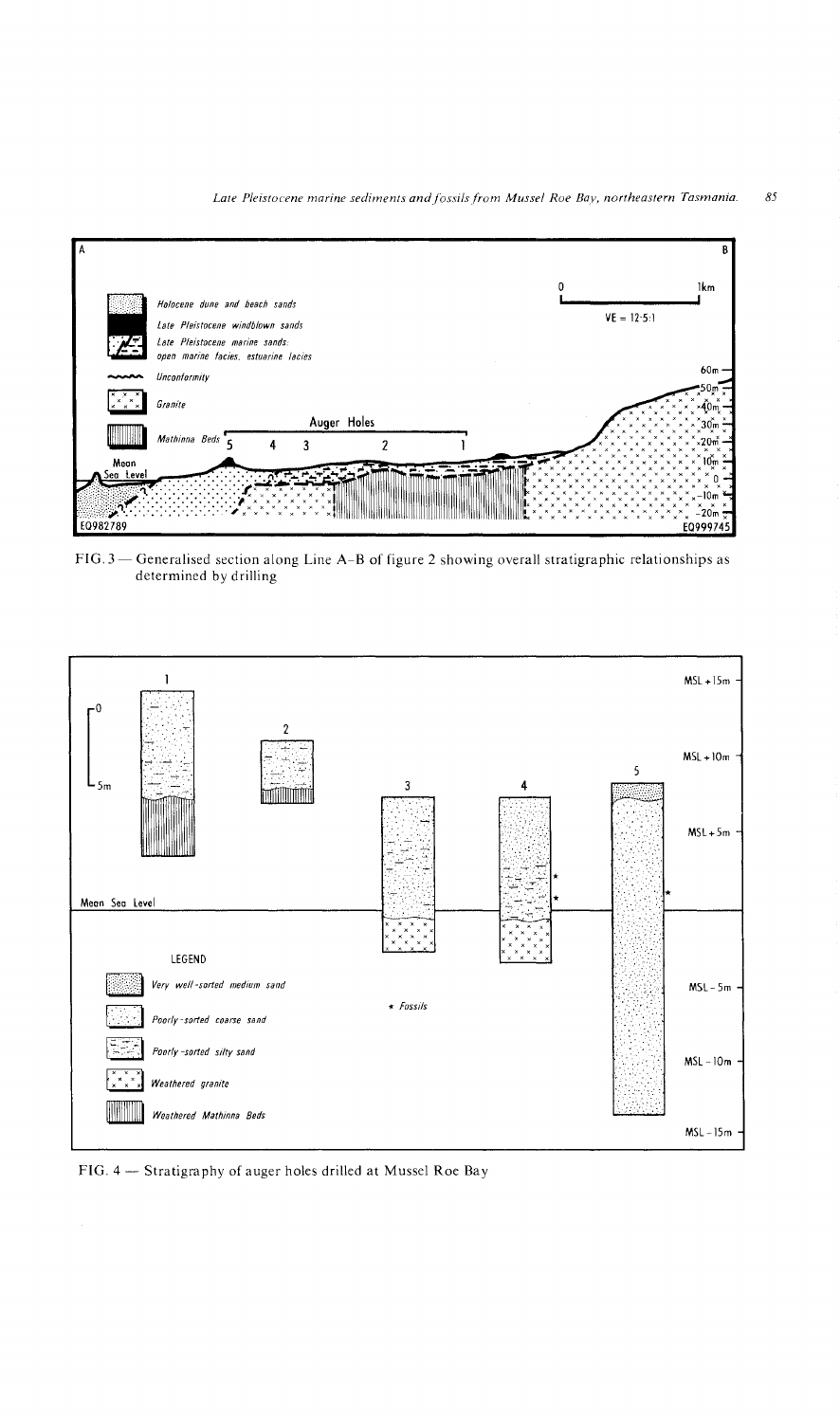## **TABLE 1**

Species *Austrocochlea constrica zebra* (Menke, 1829) *Clanculus dunkeri* (Koch, 1843) *Clanculus p/ebejus* (Philippi, 1851) *Gibbula hisseyana* (Tenison Woods, 1876) *Lissotesta micra* (Tenison Woods, 1877) ? *Brookula densilaminata* (Verco, 1907) *Pisinna frenchiensis* (Gatliff and Gabriel, 1908) *Assiminea tasmanica* (Tenison Woods, 1876) *Hydrobia bueeinoides* (Quoy and Gaimard, 1835) *Hydrobia sp. Zeacumantus diemenensis* (Quoy and Gaimard, 1834) *Diala laUla* (A. Adams, 1862) *Diala pagodula* (A. Adams, 1862) *Diala translueida* (Hedley, 1905) *Agatha metealfei* (Pritchard and Gatliff, 1900) *Chemnilzia mariae* (Tenison Woods, 1876) *Seila albosutura* (Tenison Woods, 1876) *Lepsiella vinosa* (Lamarck, 1822) *Propefusus sp. Retusa spp. l'ias.lariuspauperatus* (Lamarck, 1822) *Nassarius pyrrhus* (Menke, 1843) *Mytilus sp. Ostrea angasi* (Sowerby, 1871) *Micromytilus crenatuliferus* (Tate, 1892) *Radiocondyla pectinata* Tate and May, 1900 *Myrtea sp. Wallucina assimilis* (Angas, 1867) *Anhritica helmsei* (Hedlcy, 1915) *Mysella donaciformis* (Angas, 1878) *Katelysia rhytiphora* (Lamy, 1937) *Katehsia sealarina* (Lamarck, 1818) *Anapella cycladea* (Lamarck, 1818) *Tellina (Macomona) de Ito ida lis* Lamarck, 1818 *Legrandina hernardi* Tate and May, 1902

## **Holocene deposits**

Mussel Roe Bay is the estuary of the Great Mussel Roe River and is largely cut offfrom the sea by a bay-mouth bar which is over 5 km in length. This bay-mouth bar forms the beach of Great Mussel Roe Bay (fig. 2), and is, in part, developed on Late Pleistocene sands (Baillie 1984). The configuration of the bar indicates longshore drift towards the southeast. The entrance to Mussel Roe Bay is about 50 metres wide at high tide.

#### **PLEISTOCENE FAUNAS**

The faunas encountered in Hole 4 contained both foraminifera and molluscs. Although stratigraphic relationships have demonstrated that the fossil status of the fauna is unequivocal, all specimens belong to extant species.

Environment large rock, intertidal large rock, intertidal large rock, intertidal small rock small rock small rock small rock some freshwater influence some freshwater influence mud or sand flats mud or sand flats

mud or sand flats mud or sand flats small rock small rock small rock small rock large rock small rock mud or sand flats mud or sand flats rock rocks in sand or mud mud or sand flats mud or sand flats mud or sand flats mud or sand flats mud or sand flats mud or sand flats mud or sand flats mud or sand flats mud or sand flats mud or sand flats mud or sand flats

Of the foraminifera about65% are *Ammonia heccarii* (Linne). The remaining 35% consists dominantly of *Elphidium crispum* (Linne), with isolated examples of *E. jenseni* (Cushman) and *E. poeyanum* (d'Orbigny). In the Australian context the foraminifera are typical of the river channel part of an estuarine system where salinity changes regularly (Quilty 1977).

The molluscs (table I; see later) include 34 species in a good state of preservation. Most species indicate deposition in an estuarine environment of tidal mud or sand flats, but trochids such as *Austrocochlea* and *Clanculus* indicate that some large rocks were also present. Other trochids *(Gihhula* and *Lissotesta),* together with *Pisinna, Seila, Chemnitzia* and *Agatha* may have inhabited smaller boulders. *Assiminea* and *Hyhrohia* indicate freshwater influence.